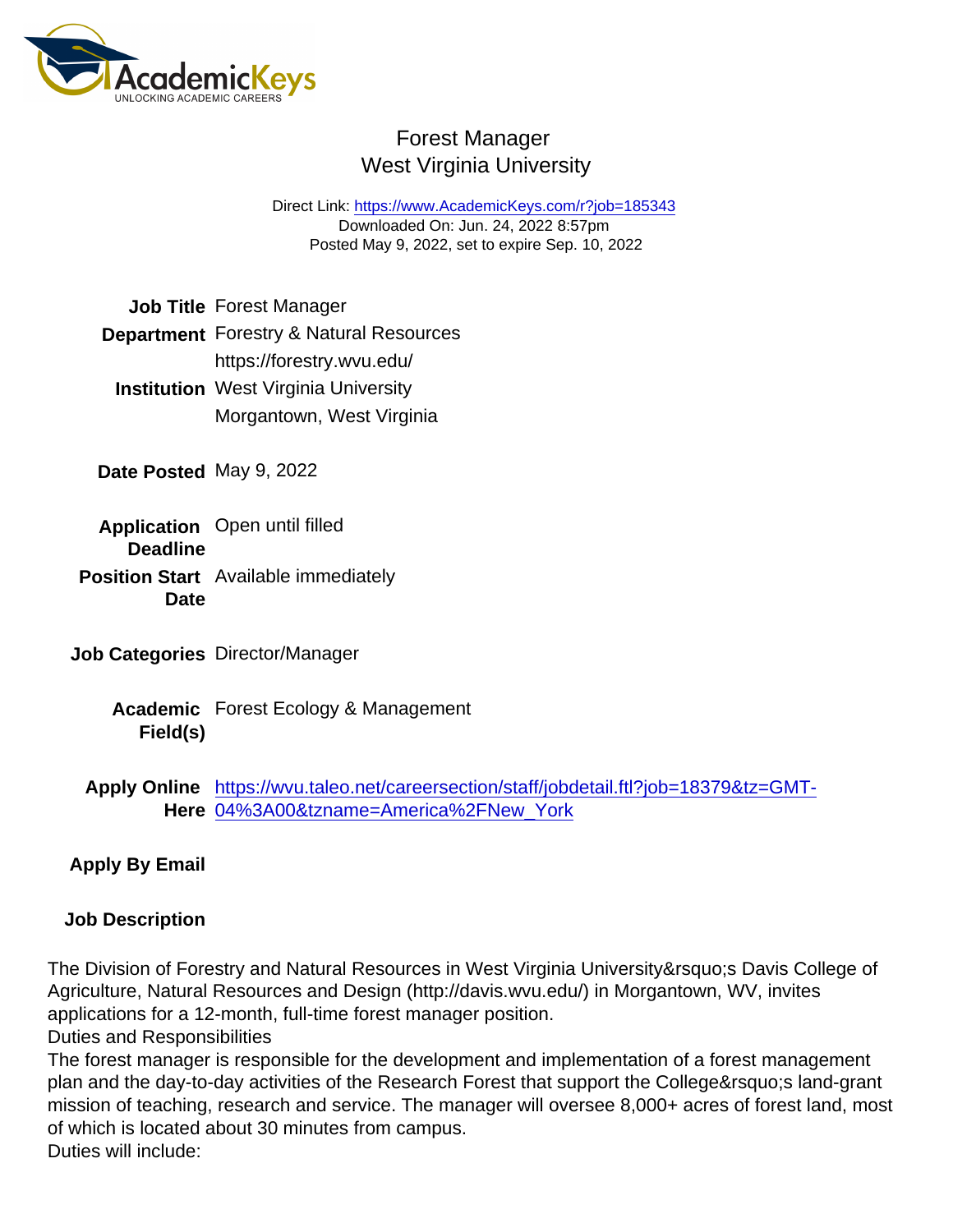## Forest Manager West Virginia University

Direct Link: <https://www.AcademicKeys.com/r?job=185343> Downloaded On: Jun. 24, 2022 8:57pm Posted May 9, 2022, set to expire Sep. 10, 2022

• Identify areas in need of management activities (harvesting, pre-harvest and post-harvest), collect or supervise the collection of inventory data, analyze and interpret data, and select and implement proper silvicultural treatments.

• Conduct necessary management operations on site including inventory, marking, harvesting (felling, skidding, bucking, transporting), and vegetation management to further the mission of the Research Forest operations.

• Supervise, train, and review the work of other staff and student workers essential to the operation of the Research Forest.

• Conduct performance appraisals, scheduling, training, employee development, and disciplinary action.

• Coordinate and ensure proper operation of logging operations.

• Operate equipment needed in harvesting timber, build and maintain skid trails and forest roads, establish food plots for wildlife, and reclaim disturbed areas.

• Conduct, schedule, and supervise maintenance and repairs for facilities, vehicles, and equipment used by staff and students.

Qualifications

• Master of Science degree in Forest Management is preferred. Bachelor's degree is required. • At least three (3) years experience of scientifically supported forest management is required. • Excellent written and verbal communication skills (in English) to communicate effectively with administrators, contractors, industry personnel, state agencies, faculty, students, outside cooperators, and the general public.

• Ability to lift and carry equipment (sometimes exceeding 50 lbs) to work areas, bend, walk, reach, sit, and stand for long periods of time in all types of weather and on rough terrain. & nbsp;

Contact Information

Please reference Academickeys in your cover letter when applying for or inquiring about this job announcement.

Contact Jamie Schuler Forestry & Natural Resources West Virginia University 1145 Evansdale Dr. 322 Percival Hall Morgantown, WV 26506